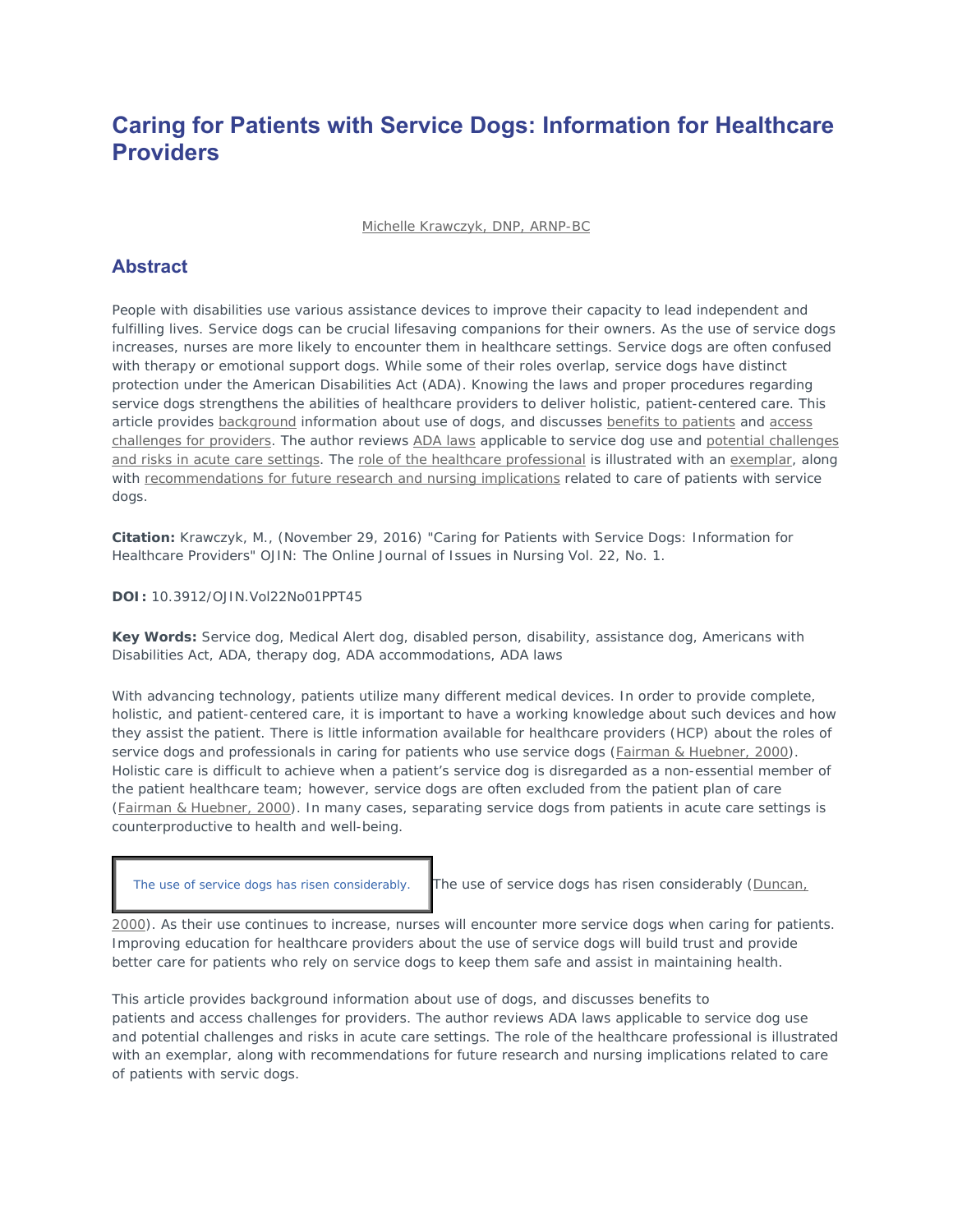#### **Background**

The concept of using dogs to aid people with disabilities has been around for centuries. Examples of the use of dogs date as far back as the  $9<sup>th</sup>$  century when dogs were provided to individuals with physical disabilities in a Belgian community (Shubert, 2012). In 1780, the use of a service dog for a blind man was first documented (Wenthold & Savage, 2007). Additionally, animals were used as a treatment for mental illness as early as the 18<sup>th</sup> century (Shubert, 2012). The first formal service dog school, The Seeing Eye, was opened in the United States in 1929 (Wenthold & Savage, 2007).

The use of service dogs has expanded significantly beyond the "seeing eye" dog. The use of service dogs has

expanded significantly beyond the "seeing eye" dog. Dogs are used for a variety of services to aid their disabled handlers. Dogs assist their handlers with hearing, mobility, diabetes, seizures, allergies, posttraumatic stress disorder (PTSD), among other conditions (Mills & Yeager, 2012; U.S. Department of Health & Human Services, 2016). Research findings support the effectiveness of dogs in sniffing out cancer cells for numerous cancers, including prostate (Cornu, Cancel-Tassin, Ondet, Girardet, & Cussenot, 2011), lung (Amundsen, Sundstrom, Buvik, Gederaas, & Haaverstad, 2014), ovarian (Horvath, Andersson, & Nemes, 2013), colon (de Boer et al., 2014), breast (Gordon et al., 2008), and melanoma (Cambell, Farmery, George, Farrant, 2013).

Lengthy waiting lists at training facilities further demonstrate the increasing demand for service dogs to assist people with disabilities (Winkle, Crowe, & Hendrix, 2012). Requests for information about service dogs to the National Service Dog Center rose from a few thousand requests in 1995 to well over 34,000 requests in 1999 (Duncan, 2000). As the use of service dogs increases, so will their presence in healthcare facilities.

#### **Benefits to Patients**

Patients benefit in many ways from service dogs. Healthy People 2020 seeks to improve health and "promote full community participation" for people with disabilities (Office of Disease Prevention and Health Promotion, 2014, para 1). Service dogs help people with disabilities better meet each of these goals. Not only do dogs assist handlers with their disabilities, but they can also provide emotional support (Hubert, Tousignant, Routhier, Corriveau, & Champagne, 2013; Fairman & Huebner, 2000). People with disabilities are more likely than their nondisabled counterparts to feel depressed or have low self-esteem (Collins et al., 2006).

The service dog often eliminates the social barriers that exist for those who have disabilities and this can make a

significant difference to the lives of these patients. Members of the community smile more at people with

service dogs than those who do not have a service dog (Eddy, Hart, & Boltz, 1998; Mader, Hart, & Bergin, 1989). The service dog often eliminates the social barriers that exist for those who have disabilities and this can make a significant difference to the lives of these patients (Mader, Hart, & Bergin, 1989). Studies have shown that people with physical disabilities report people talking to them when they were in public with their dog more often than when they were without their service animal (Lane, McNicholas, & Collis, 1998). These social interactions can facilitate a significant boost in self-esteem for those who have disabilities (Winkle, Crowe, & Hendrix, 2012).

Social interactions can have positive effects on abled-body children, promoting greater understanding and acceptance of their disabled peers (Mader, Hart, & Bergin, 1989). Multiple studies have shown that service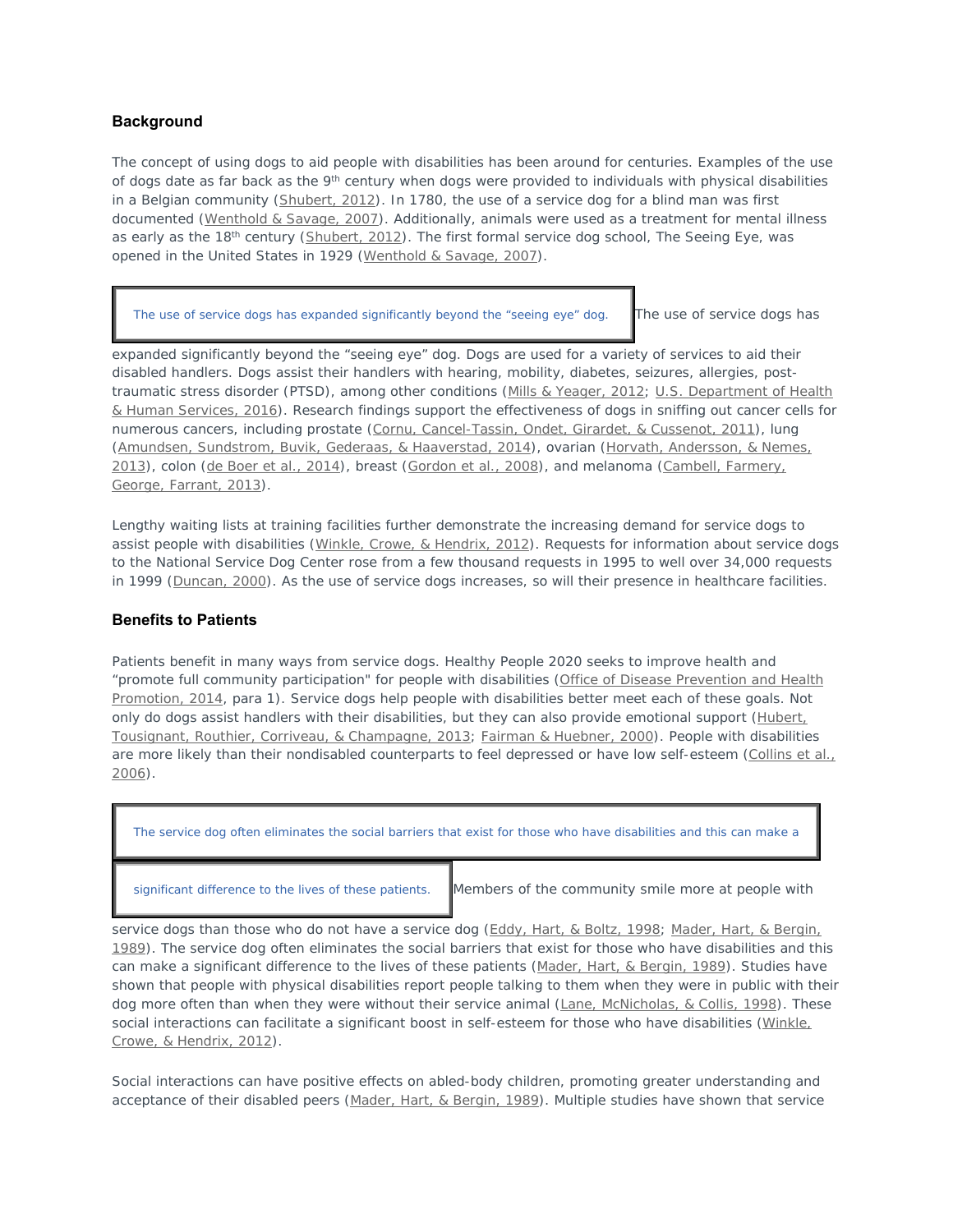dogs have not only a positive psychological but also a positive financial impact on children and adults with disabilities (Wenthold & Savage, 2007).

The economic impact of service dogs is manifested by increased independence. Hours of outside assistance needed are reduced for patients who have a service dog (Rintala, Maramoros & Seitz, 2008). Allen and Blascovich (1996) found that the use of a service dog decreased the need for paid assistance by 30 hours per week and greater independence was reported at home and in the community (Hubert et al., 2013). This increased independence can potentially lead to a decrease in hours lost in the workforce, possibly leading to a positive impact on the economy as a whole.

#### **Access Challenges for Providers**

There is often confusion about differences between service dogs and therapy dogs. There is often confusion

about differences between service dogs and therapy dogs. It is important to be able to distinguish between the two, as their roles are different and the laws surrounding them also vary. Service dogs are not pets: they are working animals (U.S. Department of Justice, 2010; US Department of Health & Human Services, 2016). These dogs are a tool for their handlers, the same as a wheelchair, glucometer, or a pair of glasses are for those who need them.

Service dogs work for one handler and they perform a trained task for that unique handler. Since they perform a trained task, they are protected under the Americans with Disabilities Act ([ADA], 2010; Nondiscrimination on the basis of disabilities in state and local government series, 2010). While the dog alone does not have public access rights, persons with a disability have public access rights that permit them to take their dogs with them into public places. These dogs are expected to work consistently and safely, often in public places that can be very distracting (Mills & Yeager, 2012).

While the ADA does not require certification for service dogs, Assistance Dogs International (ADI) has developed a set of standards that are recommended for service dogs. These standards include the ability of the service dog to perform at least three trained tasks that mitigate the patient's disability, to remain close to the handler in public even if the leash is dropped, and to be unalarmed by loud noises or distractions (Parenti, Foreman, Meade, & Wirth, 2013). The dog is also expected to have behaviors and appearances that are appropriate in public (ADI, 2014).



covered under the ADA (U.S. Department of Health & Human Services, 2016). Service dogs provide support for their owners, but they must also provide a trained task in order to qualify under the ADA. Psychiatric Service dogs are not emotional support dogs if they perform a trained task (Mills & Yeager, 2012). If the dog has a trained task, such as alerting someone to an oncoming panic attack or reminding a person to take their medication, this skilled task qualifies them as a service dog. This can be a subtle but important distinction.

Skills or training of a therapy dog are not specific to a person's disability. Therapy dogs are not defined by

federal law, but some states have made the distinction. These dogs have contact with people and provide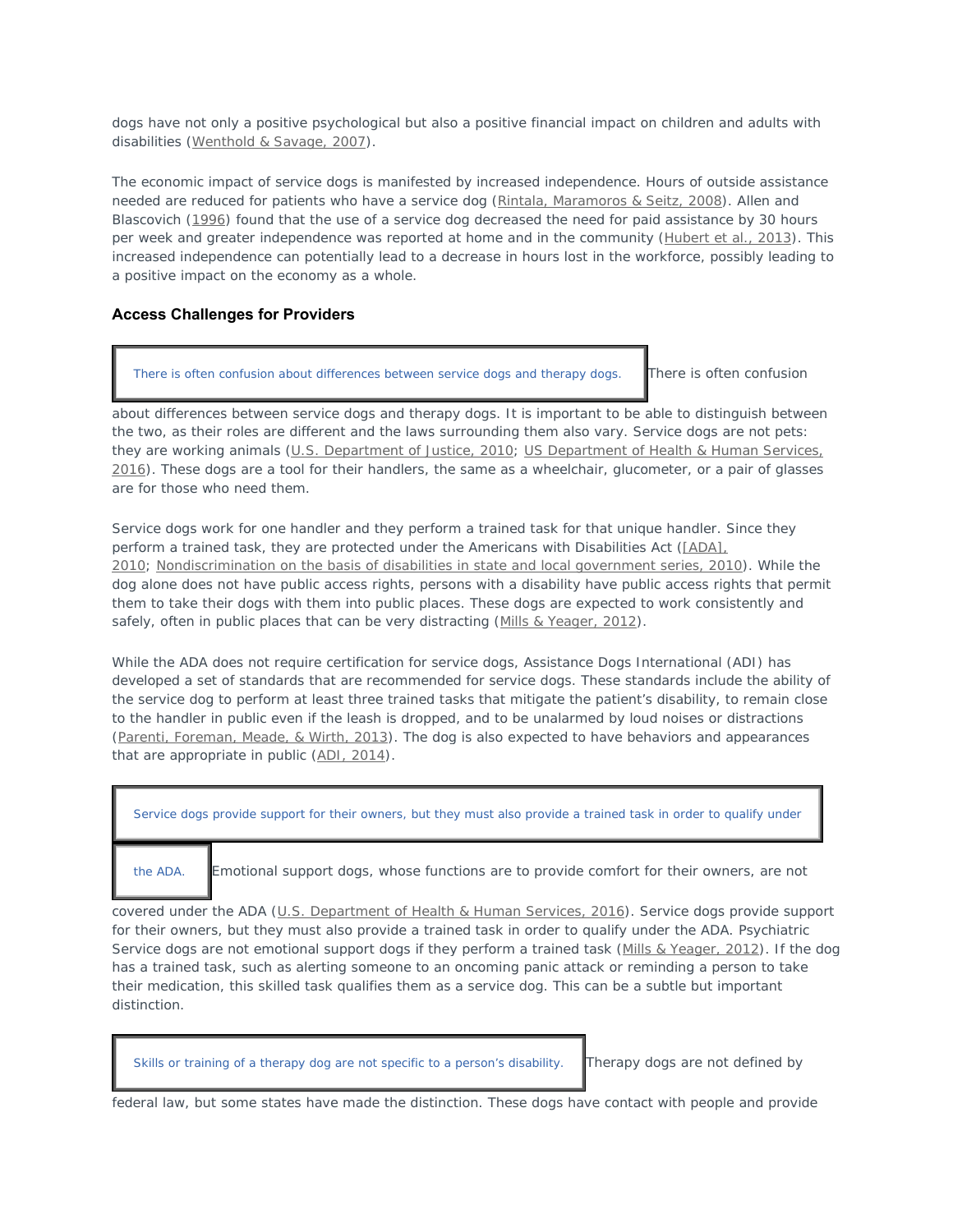service, but not just with people who have disabilities (Denholm, 2009; Delta Society, 2002). Skills or training of a therapy dog are not specific to a person's disability. A therapy dog can very well be obediently trained, however, this is not a skilled task intended to assist a person with their disability (Parenti et al., 2013).

Therapy dogs are often seen in hospitals or healthcare facilities to diminish stress and act as distractions to patients. They can also be seen in elementary schools as reading dogs or in airports to reduce passenger anxiety. They can provide a great public service. Often, facilities acknowledge their benefits and will have policies in place that allow these dogs into areas that have "no pets allowed" policies. These dogs are meant to provide emotional support to more than one person. However, there is no federal protection that allows for public access for therapy dogs (Delta Society, 2002; Parenti et al., 2013).

|                                                                                 | <b>Service Dogs</b>        | <b>Therapy Dogs</b> |
|---------------------------------------------------------------------------------|----------------------------|---------------------|
| Protected by the ADA                                                            |                            |                     |
| Can be found in hospitals, airports, or<br>clinics which have a "no pet policy" |                            |                     |
| Can be in restaurants, stores, or theaters                                      |                            |                     |
| Trained to assist one person                                                    |                            |                     |
| Acceptable to pet or touch                                                      | unless given<br>permission |                     |
| Must be certified or registered                                                 |                            |                     |

#### **Table 1: Differences between ADA Service Dogs and Therapy Dogs**

#### **ADA Laws and Service Dogs**

Dogs in public places, including healthcare provider offices, may cause alarm for unknowing bystanders. There may be concern as to the legitimacy of the dog's services and therefore its access to public places. According to the ADA (2010), only two questions about the dog are allowed: "Is that a service dog?" and "What task does the dog perform?" While these questions are vague, they are the only questions that are legally permitted. The patient may respond "yes, he is a service dog and he alerts to a medical condition." The law prohibits asking for any further details or explanation.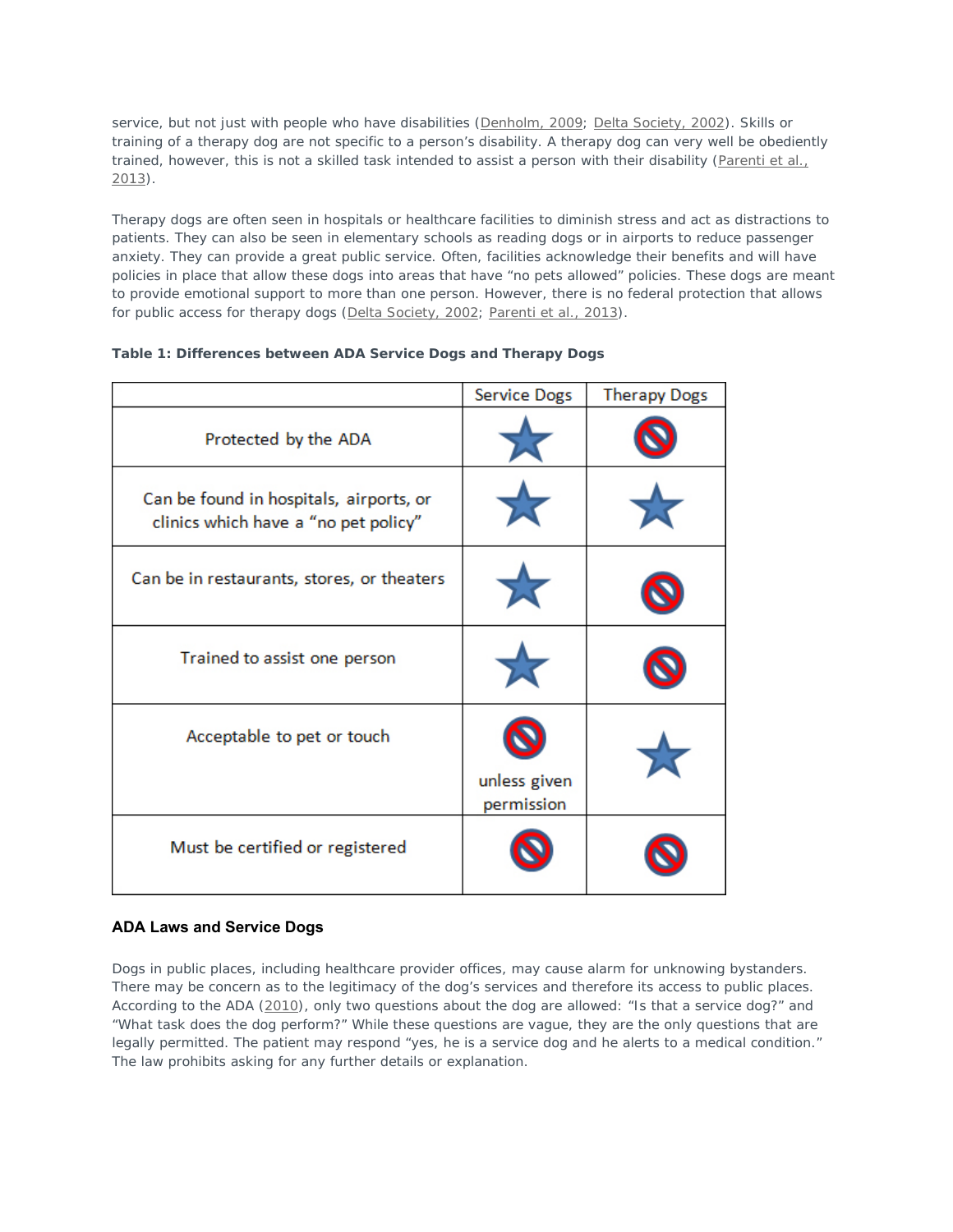The handler is not required to carry "proof" that the dog is a service dog. The handler is not required to carry

"proof" that the dog is a service dog. No documents can be requested and a vest for the dog is not required. However, most service dogs will wear a vest and some handlers carry identification to help promote understanding of the service dog's role. However, it should be noted that a vest and identification can easily be obtained without any proof that a dog is a service dog, making it harder to distinguish a real service dog from a fake.

While a well-trained service dog is unlikely to be disruptive, it can happen. The cost of professionally trained service dogs often leads to handlers self-training their dogs. There is a lack of nationally mandated standards or certifications. Therefore, it is possible to encounter a dog that is not adequately trained. If the service dog is a threat to the health and safety of others, handlers may be asked to remove the dog from the setting. Removal requests can also occur if the dog is being disruptive, is out of control of the handler, or is not properly house trained (Nondiscrimination on the basis of disabilities in state and local government series, 2010). However, assumptions about the dog's behavior, fear, or mild allergies are not valid reasons to deny access to a service dog. (U.S. Department of Health & Human Services, 2016).

#### **Table 2: Service Dogs and the ADA Laws**

Handler can be asked 2 questions only: Is that a service dog? What skilled tasks does the service dog perform? Service dogs can accompany their handler anywhere the public is allowed to go Service dog must be under handler's control Handlers cannot be treated differently because they have a service dog No gear or certification is required Staff is not required to provide care for the service dog A service dog may only be asked to leave under the following conditions: The dog is not house trained The dog is a threat to others that cannot be reasonably accommodated

### **Potential Challenges and Risks in Acute Care Settings**

There are many challenges for patients and healthcare workers when using a service dog. Some of the challenges are legitimate hurdles that must be overcome, while others are only perceived risks. Many times, there are simple solutions for healthcare workers to minimize the challenges faced. The law states that service dogs cannot be denied access with their handlers in public areas that are non-sterile (Grace, 2013). This law applies to not only the patient but also visitors who use service dogs. The ADA (2010) states:

State and local governments, businesses, and nonprofit organizations that serve the public generally must allow service animals to accompany people with disabilities in all areas of the facility where the public is normally allowed to go (para. 6).

| The nurse might be concerned about the wellbeing of other patients while a service dog is in the facility fear of |                              |  |
|-------------------------------------------------------------------------------------------------------------------|------------------------------|--|
| dogs and allergies are not valid reasons to request removal of a service dog.                                     | The nurse might be concerned |  |
|                                                                                                                   |                              |  |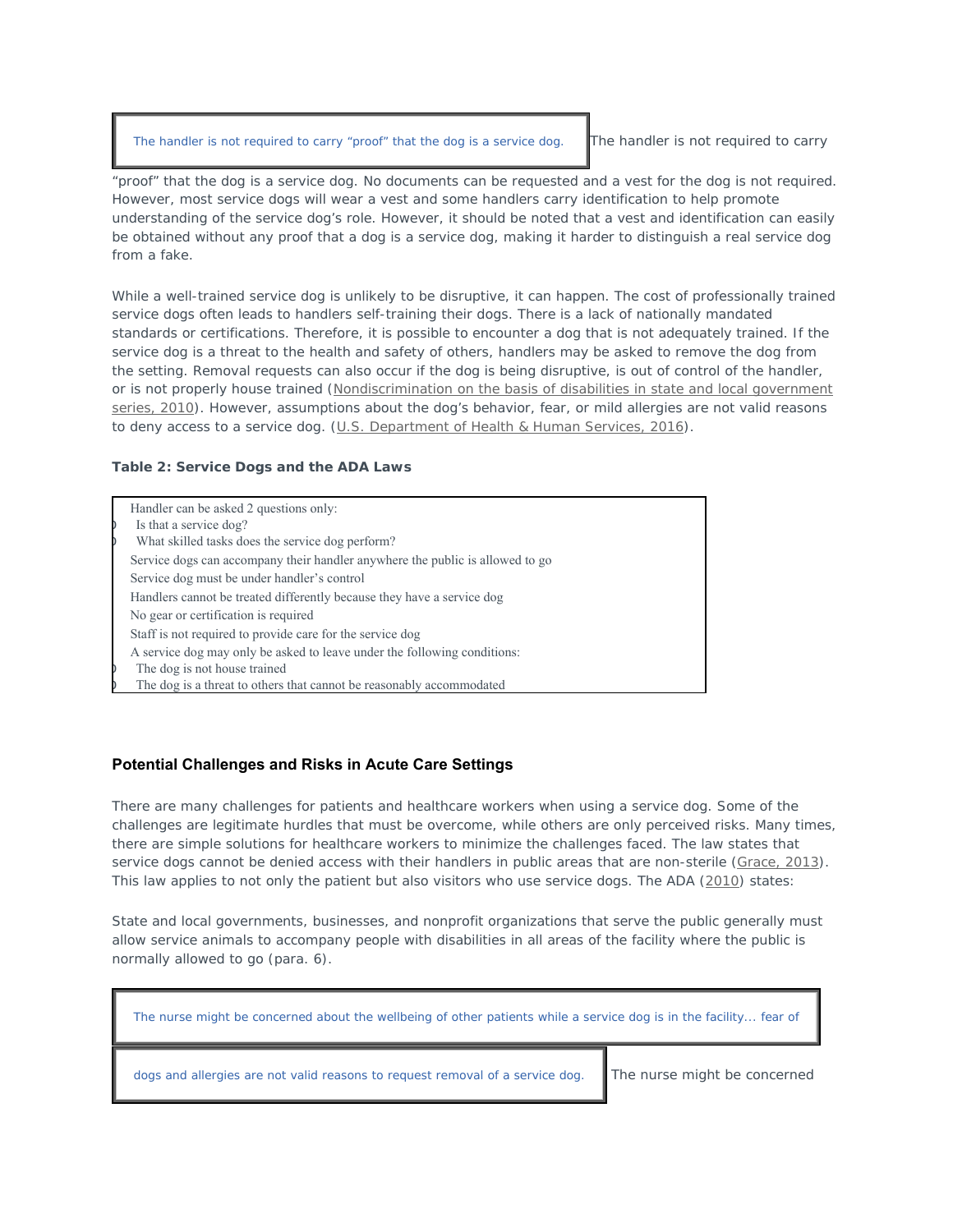about the wellbeing of other patients while a service dog is in the facility. What if another patient is allergic to dogs? What if the nurse is afraid of dogs? Is there an infectious disease risk? These are valid concerns and ones that are often encountered, however, fear of dogs and allergies are not valid reasons to request a service dog be removed (U.S. Department of Health & Human Services, 2016).

Unlike a therapy dog, the service dog is only present in order to assist the handler. Therefore, interaction with other patients and staff should be minimal or absent. Reasonable accommodations can be made to ensure that the patient, service dog, and others are comfortable and safe. If a nurse is fearful or allergic, a simple solution is to change the staffing assignment. If a person has an allergy to dogs that is severe enough that it a limits "one or more major life activity" then the allergy is covered by the ADA. Both parties should receive reasonable accommodations (Denholm, 2009). It is imperative that the patient with a disability who uses a service dog is not isolated or treated differently than others who do not have a service dog (U.S. Department of Health & Human Services, 2016).

#### It is important to clearly differentiate between actual risks and perceived risks. **Infectious Disease.** It is

important to decrease risk of infection to patients regardless of whether the risk comes from staff, visitors, or a service animal. The Centers for Disease Control and Prevention (CDC) recommends minimal contact with saliva, dander, or waste elimination from dogs, and that those who come into contact with the dogs should wash their hands with soap and water (Sehulster & Chinn, 2003). The risk for transmission of disease from canine to human is low and can be diminished with careful planning and basic hygiene (Denholm, 2009). The CDC recommends that service dogs be allowed in healthcare facilities under the ADA unless significant harm exists. It is the responsibility of healthcare facilities to make reasonable modifications in policies and procedures to reduce risks instead of simply denying access (Sehulster & Chinn, 2003). It is important to clearly differentiate between actual risks and perceived risks.

#### Many problems of having a service dog in healthcare facilities arise from lack of adequate policies... **Acute Care**

**Settings Policies and Guidelines**. Many obstacles of having a service dog in healthcare facilities arise from lack of adequate policies; policies that contradict federal guidelines; and the healthcare team's limited exposure to and understanding of service dogs. Healthcare facilities should have clear policies and procedures in place for staff to use as a guide. These policies should be in compliance with federal ADA laws. Policies should clearly define the difference between therapy dogs and service dogs, as procedures and access are different for the two types of dogs. Policies should address and/or include the following information:

- **Definition of service dog.**
- **How service dogs differ from therapy dogs.**
- **Questions staff are permitted to ask:** "Is that a service dog?" and "What skilled task does the service dog perform?"
- **Access areas permitted/not permitted.** Service dogs are allow to accompany handlers in all areas of a medical facility open to patients, visitors, and personnel as long as the dog's presence does not pose a direct threat to others nor alter the facility's proper functioning. A direct threat must be a significant risk to the safety or health of others, where reasonable accommodations cannot be made to mitigate this risk. Risks must be actual and not perceived risks. Exceptions are made for places in which special infection control measures are in place, such as a burn unit or operating room.
- **Criteria for dog removal.** A handler should not be asked to remove his or her service dog unless the dog is incontinent or displays threatening behavior beyond the handler's control. It is important to realize that some behaviors might appear disruptive, such as barking, but may actually be a trained task, such as alerting to a change in patient condition. The handler must maintain control of the dog at all times, either through tethering, harness, leash, or voice command (**ADA,**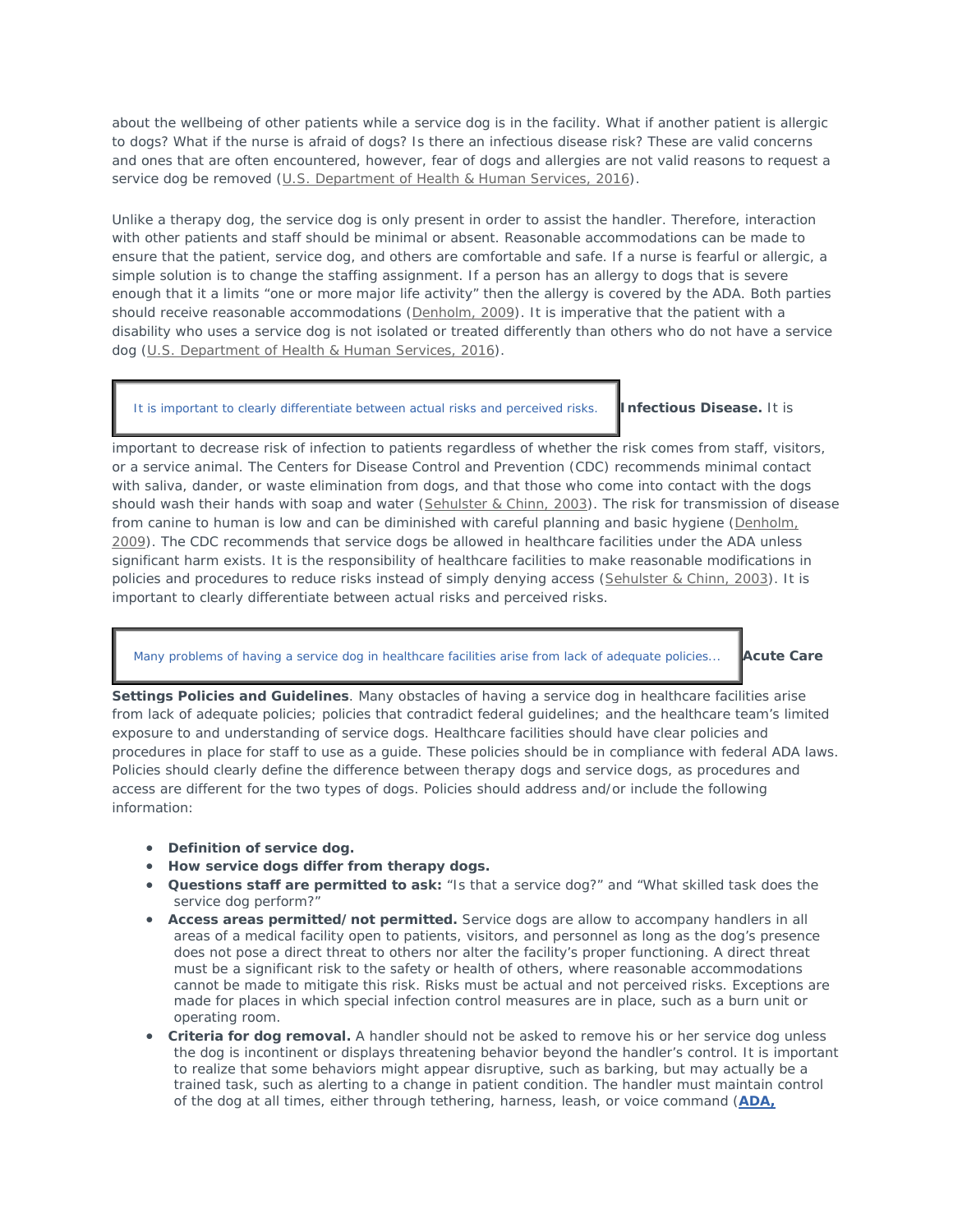#### **2010**; **CDC, 2003**; **Nondiscrimination on the basis of disabilities in state and local government series, 2010**).

Clear policies and procedures are guidelines for staff to follow when they encounter a patient who has a service dog. Providing inservice education can familiarize staff with policies and laws, and their responsibilities as healthcare providers.

**HIPAA.** While the presence of a service dog might give information about a patient's disability, Health Insurance Portability and Accountability Act (HIPAA) laws must be followed at all times. If a dog is wearing a vest that says "Diabetic Alert Dog", it can be assumed by other patients and staff that the handler has diabetes. The disability may not always be so obvious.

Merely discussing a patient with a service dog might be as much an identifier as the patient's name.  $\Box$  Some

handlers are willing to share the skillset of their service dogs with medical staff, but others are not so inclined. It can be tempting to discuss the patient with the "cool dog" at the nurse's station or in the elevator; however, it is important to remember that this patient deserves the same privacy as all patients. Merely discussing a patient with a service dog might be as much an identifier as the patient's name.

### **The Role of the Healthcare Professional**

Healthcare providers should not pet or talk to the dog unless granted permission by the handler. It may be

tempting for the healthcare team to interact with a service dog, but the dog is working and should not be distracted (U.S. Department of Health & Human Services, 2016). Healthcare providers should not pet or talk to the dog unless granted permission by the handler. Remember that the reason for the dog's presence is to help the disabled partner. The dog should be out of the way so as not to interfere with care being provided. The healthcare team is not responsible for caring for the service dog. If the patient is too ill to care for the dog, it is the patient's responsibility to arrange care for the animal.

It is the role of the healthcare team to incorporate the service dog into a holistic plan of care for the patient.

the role of the healthcare team to incorporate the service dog into a holistic plan of care for the patient. Healthy People 2020's disability and health objectives advise patients with a disability, "...must have opportunities to take part in meaningful daily activities that add to their growth, development, fulfillment, and community contribution" (Office of Disease Prevention and Health Promotion, 2014, para. 2). For many patients, their service dog is the link that allows them better access to care and the environment around them. The service dog is an essential lifeline, regardless of whether they are in a medical facility or functioning in daily life. Healthcare providers must acknowledge the benefits of a service animal in order to prevent unacceptable gaps in care.

While there are laws and policies regarding service dogs in healthcare facilities, providing patient-centered care requires the healthcare team to be innovative. It has been well documented that service dogs provide emotional support to their handler (Hubert et al, 2013; Collins et al., 2006). Their presence alone can alleviate stress or fear. There have been instances when the service dog has a skill that medical science cannot provide. At times, the dog can be a better intervention than those provided by medical equipment. The following exemplar demonstrates many of the ideas discussed in this article.

#### *Exemplar*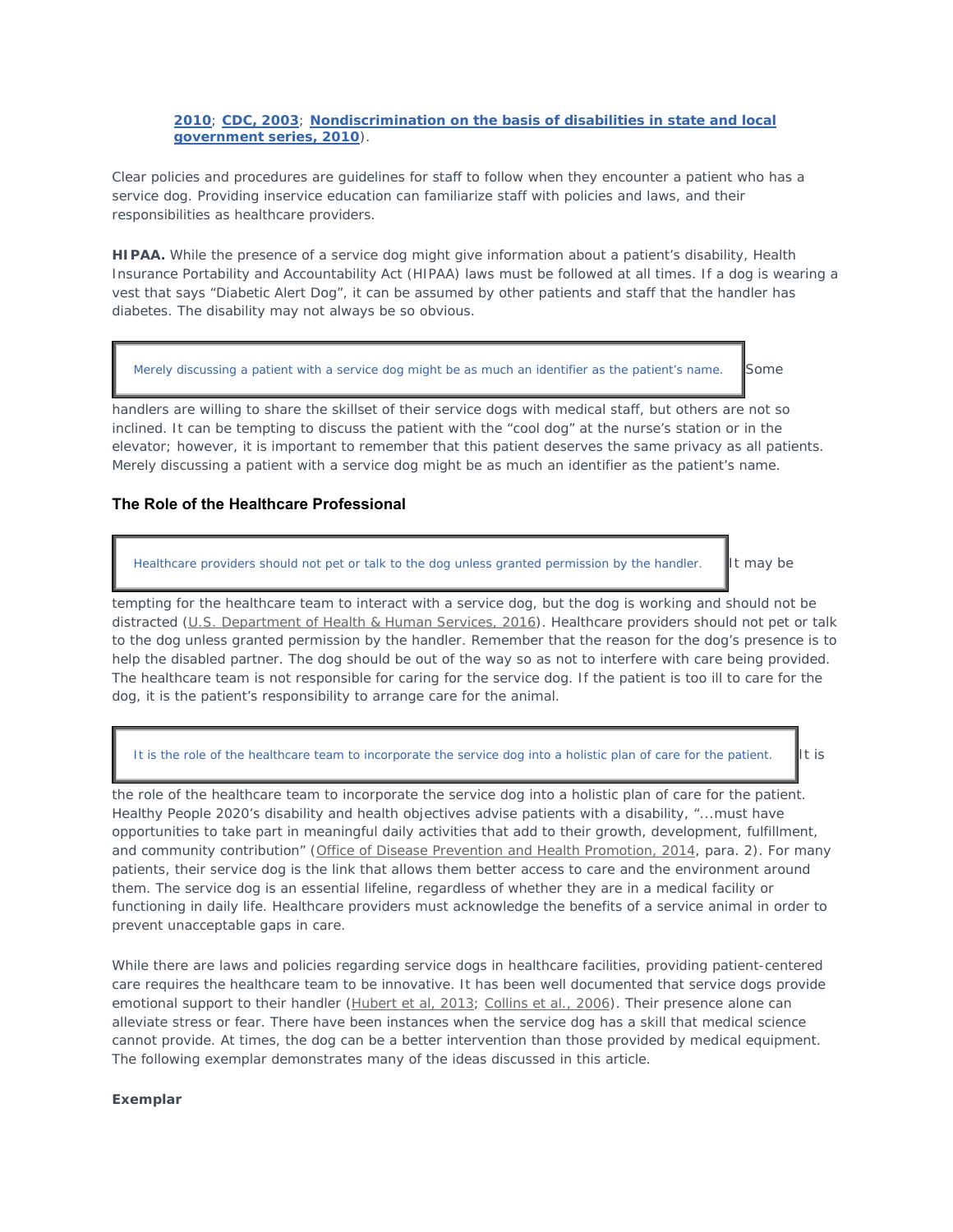JJ's presence was not intended as a comfort measure for KK, but as a tool to help her surgical team monitor for

impending reactions. On December 18, 2013, a white, terrier mix, medical alert dog named JJ made

international news when she accompanied her 7-year-old handler, KK, and trainer, into a procedure room. KK was having a procedure under anesthesia at Duke University Hospital in Durham, NC (Quinllin, 2013; Osunsami, 2014). JJ's presence was not intended as a comfort measure for KK, but as a tool to help her surgical team monitor for impending reactions. KK has a rare condition called mastocytosis and anesthesia is a well-documented risk for patients with this condition (Carter, Uzzaman, Scott, Metcalfe, & Quezado, 2009). KK had had reactions to anesthesia in the past. JJ had demonstrated incredible skill at alerting when KK was in the early stages of a reaction. She would alert before any signs of the reaction were present on the medical equipment. She had alerted an impending reaction minutes before changes were observed on telemeter or pulse oximetry. In time-sensitive situations, identifying reactions early can allow patients like KK to be medicated quickly, preventing life-threatening anaphylaxis.



Photo included with permission.

During the procedure, JJ showed pre-alert behaviors when KK was coming out of anesthesia and adjustments were made by the team as a result. KK proceeded through the procedure without any major reactions or complications. JJ was handled by her trainer, who interpreted her behavior to KK's surgical team and ensured that JJ's presence did not interfere with sterile fields or the care provided by KK's surgical team.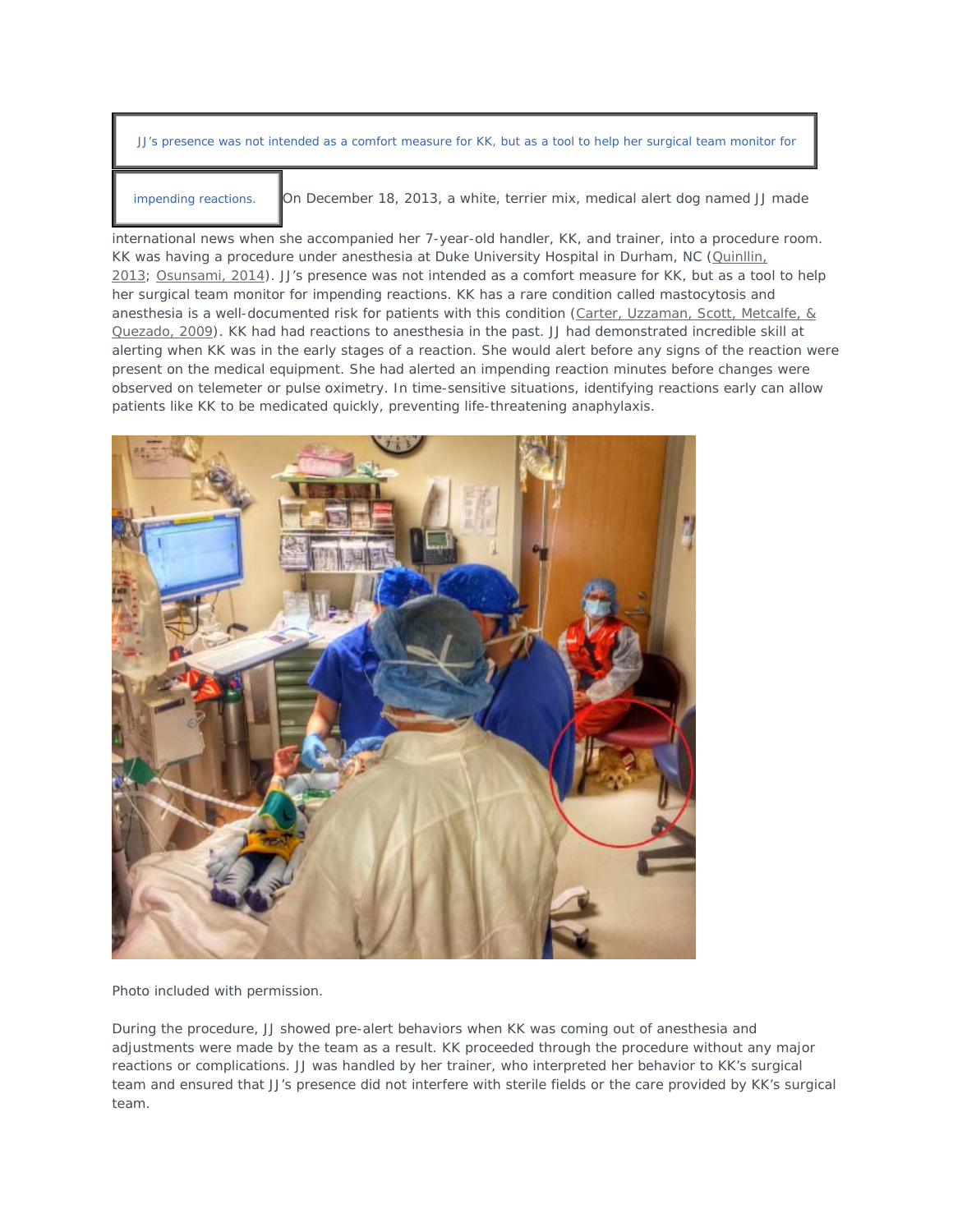| While JJ's presence in a procedure room was not covered by the ADA, KK's surgical team felt that the benefits far |                                                                          |  |
|-------------------------------------------------------------------------------------------------------------------|--------------------------------------------------------------------------|--|
| outweighed the risks.                                                                                             | While JJ's presence in a procedure room was not covered by the ADA, KK's |  |

surgical team felt that the benefits far outweighed the risks. The surgical team requested special permission from administration to have JJ and her trainer in the room during the procedure. KK underwent a non-sterile procedure that required high-risk anesthesia as a result of her underlying condition of mastocytosis. The anesthesiologist remarked, "It sounds silly, in this age of technology, when we have millions of dollars' worth of equipment beeping around me, that we had a little dog who was more sensitive than all the machines" (Quinllin, 2013).

Having service dogs in procedure rooms while patients are under anesthesia is unlikely to become common practice; however, it does offer a great example of patient-centered care. Ambardekar, Litman, and Schwartz (2013) described a situation where a service dog was permitted to accompany a patient and "helped" administer anesthesia by assisting the nurse in pushing the medication with his paw. The service dog's presence prior to surgery was calming to the autistic patient. The skills that these dogs possess are often underestimated. Sometimes it might be in a patient's best interest for the service dog to be at his or her side, even if it is not protected by the ADA.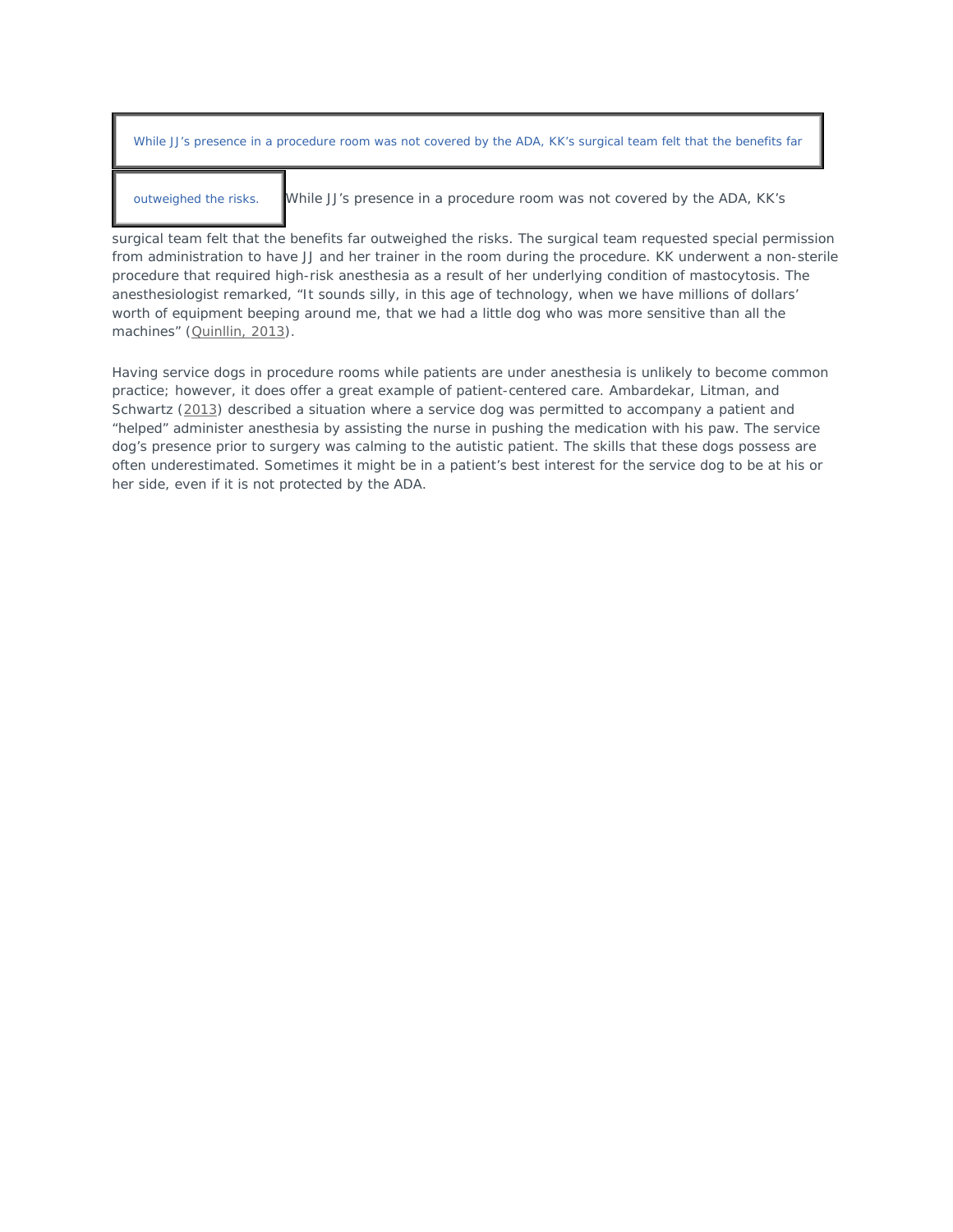

Photo included with permission.

# **Future Recommendations and Nursing Implications**

As the role of the service dog in plans of care continues to expand, so will the number of service dogs entering the healthcare arena. Research about their use and patient benefits should be further explored. There is little current, relevant research in this area and this lack of evidence leaves nurses uninformed about the use of service dogs and the role of nurses caring for patients who have them.

**Table 3: Nursing Implications**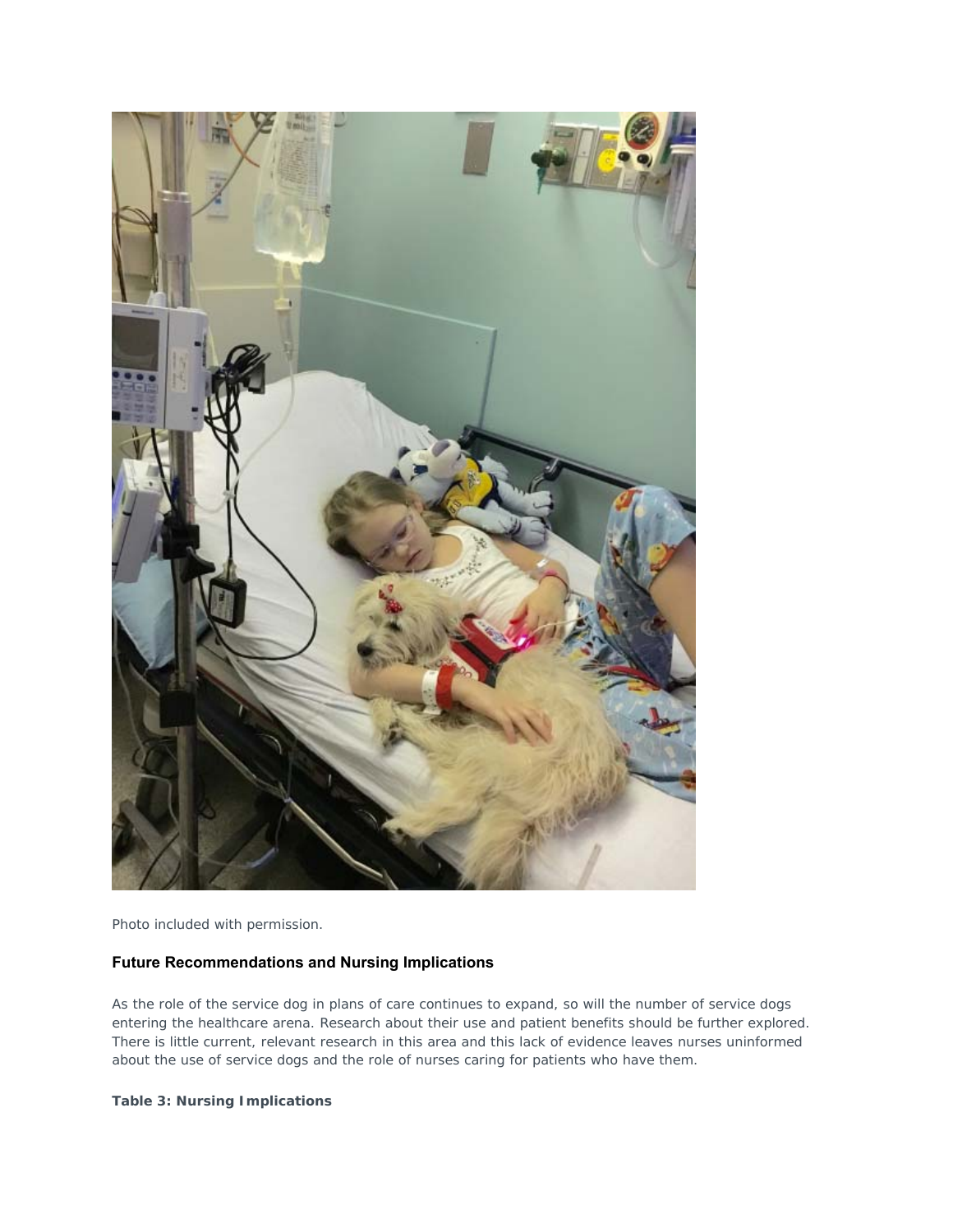Know the ADA law Be familiar with facility policies Differentiate between service dogs and therapy dogs Ask the handler how the dog assists Identify patients who might benefit from a service dog Incorporate the service dog into the patient's plan of care

## **Conclusion**

Understanding the roles of service dogs can help patients who use these dogs, as well as those who might have

conditions where a service dog could be beneficial. As the use of service dogs increases, the likelihood of

encountering a patient with a service dog also rises. Whether in the primary or acute care settings, patients with disabilities who use a service dog will benefit from healthcare workers with greater awareness about laws and standards regarding the dog's presence in healthcare facilities. Nurses should understand and consider the variety of ways in which service dogs might help other patients. Understanding the roles of service dogs can help patients who use these dogs, as well as those who might have conditions where a service dog could be beneficial.

Perhaps the most therapeutic intervention for the patient may be the potential benefit of a service dog, and not a new medication or medical device. Healthcare teams and facilities that are educated about relevant ADA laws and policies are in the best position to implement holistic plans of care for patients who rely on service dogs to diminish the effects of their disability.

# **Author**

# **Michelle Krawczyk, DNP, ARNP-BC**

Email: mkrawczyk@chamberlain.edu

Michelle Krawczyk is a nurse practitioner who is currently working in academia. She is the handler for her 10 year old daughter's service dog, JJ. She helps to educate healthcare workers and the public about the role of service dogs as well as promotes the rights of disabled persons who use service dogs. She also is on the Board of Directors for Eyes Ears Nose and Paws, a nonprofit who trains service dogs for those with disabilities.

# **References**

Allen, K. & Blascovich, J. (1996). The value of a service dog for people with severe ambulatory disabilities: A randomized controlled trial. *JAMMA, 275* (13), 1001-1006.

Ambardekar, A. P., Litman, R. S., & Scwartz, A. J. (2013). "Stay, give me your paw." The benefits of family centered care. *Anesthesia-Analgesia, 116*(6),1314-1316. doi:10.1213/ANE.0b013e31827ab89c

Amundsen, T., Sundstrom, S., Buvik, T., Gederaas, O. A., & Haaverstad, R. (2014). Can dogs smell lung cancer? First study using exhaled breath and urine screening in unselected patients with suspected lung cancer. *Acta Oncologica, 53*(3), 307-315. doi:10.3109/0284186X.2013.819996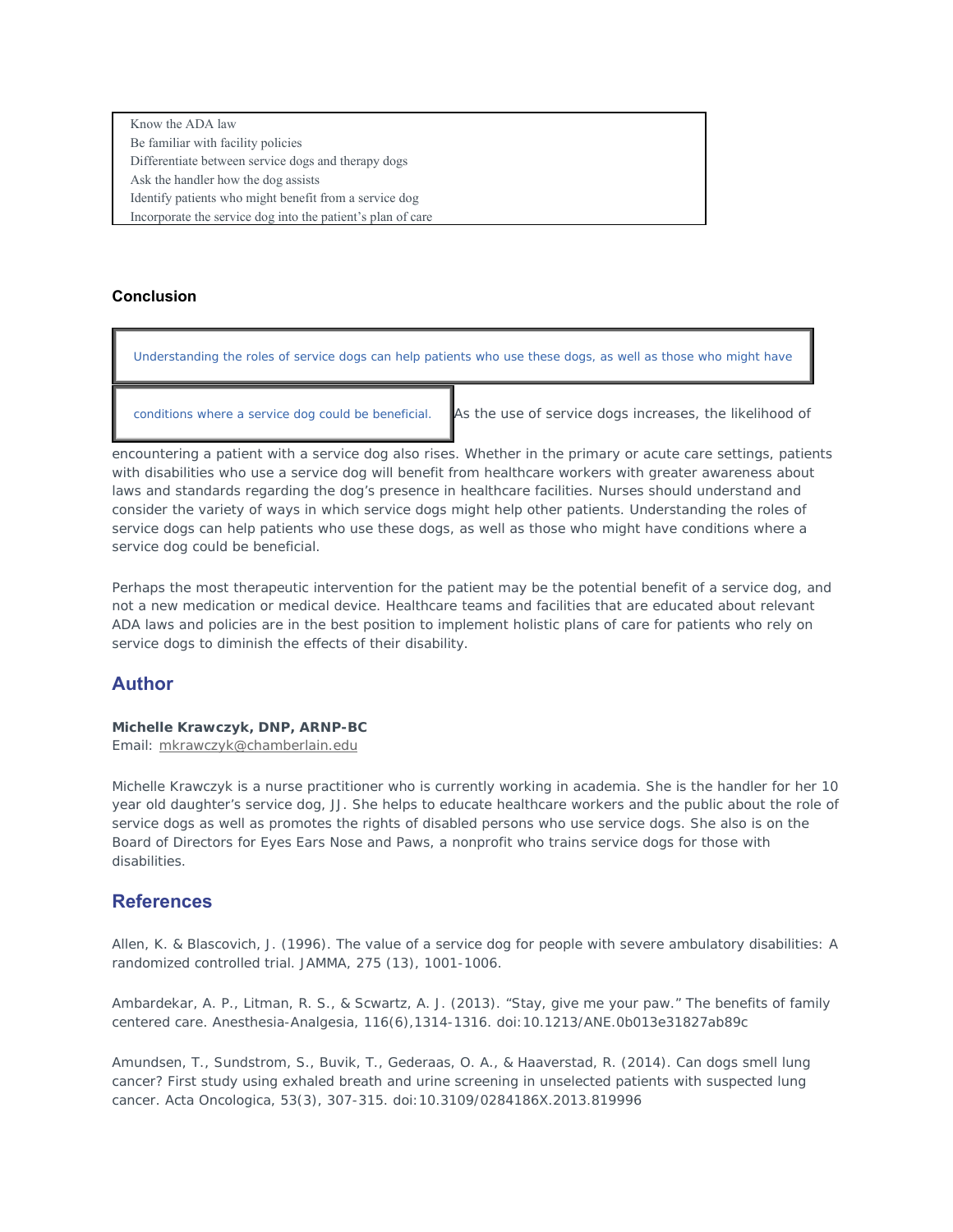Americans with Disabilities Act. (2010). *Service dogs*. Retrieved from http://www.ada.gov/service\_animals\_2010.htm

Assistance Dogs International. (2014). ADI minimum standards and ethics. Retrieved from http://www.assistancedogsinternational.org/wpcontent/uploads/2012/03/ADI\_MINIMUM\_STANDARDSETHICS\_08-2014.pdf

Cambell, L. F., Farmery, L., George, S. M., Farrant, P. B. (2013). Canine olfactory detection of malignant melanoma. *BMJ Case Reports,* doi:10.1136/bcr-2013-008566.

Carter, M. C., Uzzaman, A., Scott, L.M., Metcalfe, D. D., & Quezado, Z. (2009). Pediatric Mastocytosis: Routine anesthetic management for a complex disease. *Anesthesia & Analgesia, 107* (2), 422-427.

Centers for Disease Control and Prevention. (2003). Guidelines for environmental infection control in healthcare facilities. Atlanta, GA: Author. Retrieved from http://www.cdc.gov/hicpac/pdf/guidelines/eic\_in\_HCF\_03.pdf

Collins, D. M., Fitzgerald, S. G., Sachs-Ericsson, N., Scherer, M., Cooper, R. A., & Boninger, M. L. (2006). Psychosocial well-being and community participation of service dog partners. *Disability and Rehabilitation: Assistive Technology, 1*(1-2), 41-48.

Cornu, J. N., Cancel-Tassin, G., Ondet, V., Girardet, C., & Cussenot, O. (2011). Olfactory detection of prostate cancer by dog sniffing urine: A step forward in early diagnosis. *European Urology, 59*(2), 197-201.

de Boer, K. H., de Meij, T. G., Oort, F. A., Larbi, I. B., Mulder, C. K., van Bodegraven, A. A., & van der Schee, M. P. (2014). The scent of colorectal cancer: Detection by volatile organic compound analysis. *Clinical Gastroenterology and Hematology, 12*(7), 1085-1089. doi:10.1016/j.cgh.2014.05.005

Denholm, B. (2009). Service dogs in health care facilities. *AORN, 89* (4), 757-760. doi:10.1016/j.aorn.2009.03.011

Delta Society. (2002, November). *Minimum standards for service dogs.* Retrieved from http://puppieswithapurpose.org/Resources/MInimum%20requirements%20for%20service%20animals. pdf

Duncan, S. L. (2000). APIC state of the art report: The implications of service animals in health care settings. *American Journal of Infection Control, 28* (2), 170-180.

Eddy, J., Hart, L. A., & Boltz, R. P. (1988). The effects of service dogs on social acknowledgements of people in wheelchairs. *Journal of Psychology, 12* (39).

Fairman, S. K. & Hubner, R. A. (2000). Service dogs: A compensatory resource to improve function. *Occupation Therapy in Health Care, 13* (2), 41-52.

Gordon, R. T., Schatz, C. B., Myers, L. J., Kosty, M., Gonczy, C., Kroener, J…Zaayer, J. (2008). The use of canines in the detection of human cancers. *Journal of alternative and complementary medicine, 14*(1), 61- 67. doi:10.1089/acm.2006.6408

Grace, K. (2013, October 2). Hospital access rights for service dog teams. Retrieved from http://anythingpawsable.com/hospital-access-rights-service-dogs/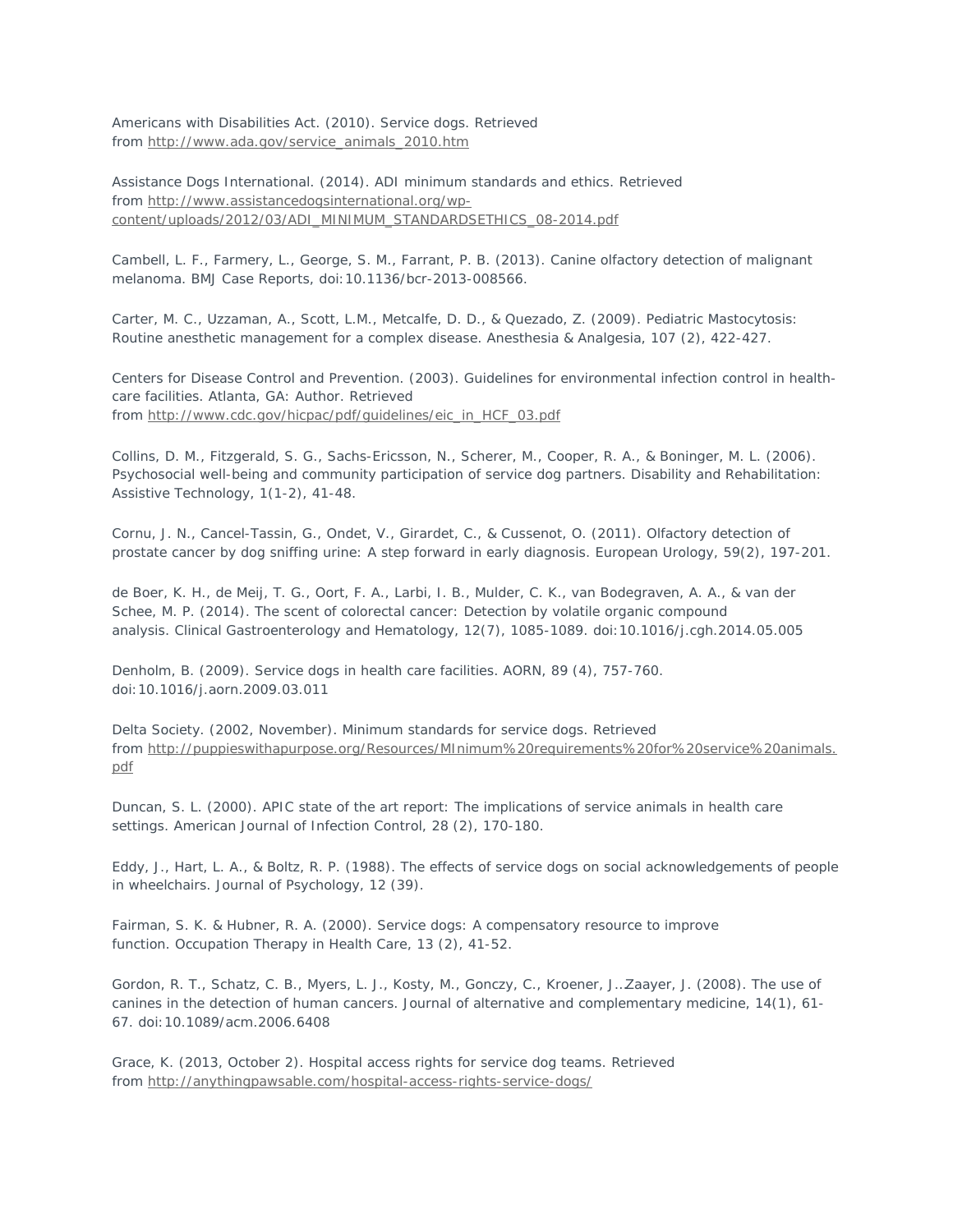Horvath, G., Andersson, & Nemes, S. (2013). Cancer odor in the blood of ovarian cancer patients: A retrospective study of detection by dogs during treatment, 3 and 6 months afterward. *BMC Cancer, 13*, 396. doi:10.1186/1471-2407-13-396.

Hubert, G., Tousignant, M., Routhier, F., Corriveau, H., & Champagne, N. (2013). Effect of service dogs on manual wheelchair users with spinal cord injury: A pilot study. *Journal of Rehabilitation Research and Development, 50* (3), 341-350.

Lane, D. R., McNicholas, J., & Collis, G. M. (1998). Dogs for the disabled: Benefits to recipients and welfare of the dog. *Applied Animal Behavior Science. 59*. 49-60. doi:10.1016/S0168-1591(98)00120-8

Mader, B., Hart, L. A., & Bergin, B. (1989). Social acknowledgement for children with disabilities: Effect of service dogs. *Child Development, 60*, 1529-1534. DOI: 10.2307/1130941.

Mills, J. T. & Yeager, A. F. (2012, April-June). Definition of animals used in healthcare settings. *The Army Medical Department Journal.* 12-17.

Nondiscrimination on the basis of disabilities in state and local government series: Final rules. 28 CFR 35 (2010).

Office of Disease Prevention and Health Promotion. (2014). *Healthy people 2020*. Retrieved from https://www.healthypeople.gov/2020/topics-objectives/topic/disability-and-health

Osunsami, S. (2014, January 7). Little girl's best friend helps her stay safe even in surgery. [*ABC World News Tonight with Diane Sawyer*]. New York, NY: ABC News.

Parenti, L, Foreman, A., Meade, J., & Wirth, O. (2013). A revised taxonomy of assistance animals. *Journal of Rehabilitation Research and Development, 50,* (6), 745-756. doi:10.1682/JRRD.2012.11.0216

Quinllin, M. (2013, December 19) Little service dog has big job as Cary girl goes into surgery. *The News and Observer.*

Rintala, D. H. Matamoros, R., & Seitz, L. L. (2008). Effects of assistance dogs on persons with mobility or hearing impairments: A pilot study. *Journal of Rehabilitation Research and Development, 45* (4), 489-503.

Sehulster, L. & Chinn, R. Y. (2003). CDC Guidelines for environmental infection control in health-care facilities, 52 (RR10). 1-42. Retrieved from http://www.cdc.gov/mmwr/preview/mmwrhtml/rr5210a1.htm

Shubert, J. (2012). Dogs and human health/mental health: From the pleasure of their company to the benefits of their assistance. *The Army Medical Department Journal.* April- June.

US Department of Health & Human Services. (2016). Understanding how to accommodate service animals in healthcare facilities Retrieved from http://www.phe.gov/Preparedness/planning/abc/Documents/serviceanimals.pdf

US Department of Justice. (2010). *Service animals*. Retrieved from https://www.ada.gov/service\_animals\_2010.htm

Wenthold, N. & Savage, T. A. (2007). Ethical issues with service animals. *Topics in stroke rehabilitation, 14* (2), 68-74.